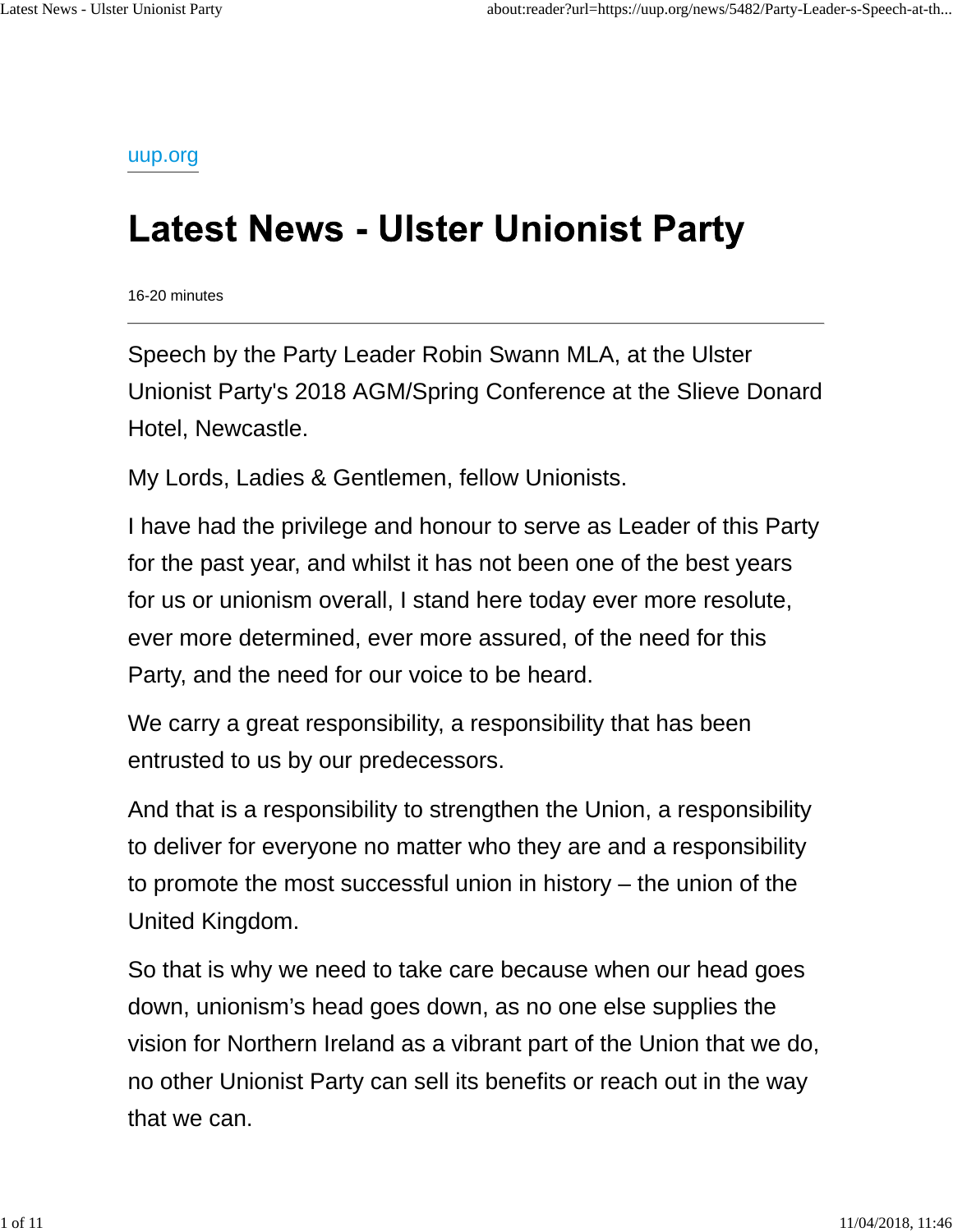Ladies and Gentlemen, be assured, that I believe - we believe - that the Union is secure and will grow stronger under the right leadership – a leadership that will be staying put.

As I am sure you have come to expect, I will repeat the words of Terence O'Neill from 1965, outlining his vision of Northern Ireland's future within the Union:

*"But it is not enough, I would suggest to you, just to be part of the United Kingdom. We want to be a progressive part of that Kingdom. We want to secure for our people the full fruits of this great nations prosperity. It must be our aim to demonstrate at all times, and beyond any possible doubt, that loyalty to Britain carries its reward in the form of a fuller, richer life."*

These are words that are as relevant today as they were then.

I have been reflecting on progress, particularly in the year of the centenary of suffrage beginning to be extended to women.

At that time opinion was split within the party – imagine! But in looking back recently, I was struck by the contribution to the campaign for suffrage and to progression in society of Lady Edith Londonderry. A radical moderate of her time she broke new ground as she wasn't content to accept that a woman's place was solely in the home. She was Colonel in Chief of the Women's Volunteer Reserve in the First World War which saw women taking up what had traditionally been men's roles for the first time.

As women began to take up their rightful place in the workplace that too saw women advancing within politics like our own Lady Fisher and Dame Dehra Parker, who were the first women to represent Northern Ireland in the House of Commons and to serve in the Northern Ireland cabinet respectively.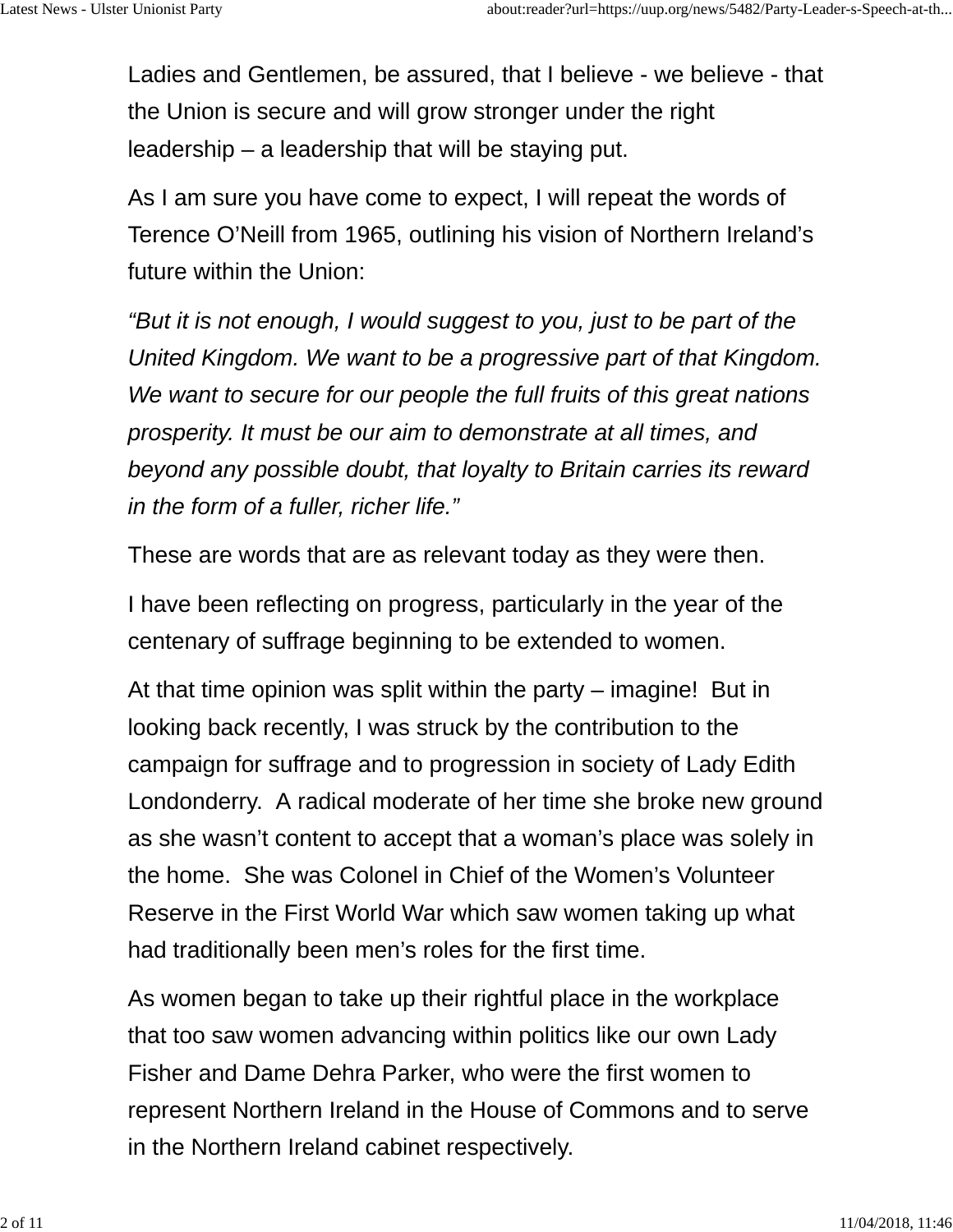But as the leader of the Party in 2018 I can't simply be content to reflect on past progress.

Ladies and Gentlemen, when the letters went out to the membership announcing that the Party was seeking candidates for the 2019 Local Government elections, it was leaked to the media that female and younger members were particularly encouraged.

Of course we want to see women – who make up more than half the population – better represented within our ranks and of course we want to see our experienced elected representatives being supported by the next generation.

For me, it is very simple. As a political party we must reflect society. If the public look at us and do not see people who look like them, talk like them, articulate their concerns and represent their values, then they will look elsewhere.

My unionism is built on a belief in the United Kingdom as a family that includes different communities and groups. Embracing the United Kingdom that is rich due to its diversity.

As a pro-union party I want to reflect the diversity of our nation.

We must ask ourselves the question; when the pro-union population and those yet to be convinced look at us do they see themselves reflected back in our membership, elected representatives, in our language and in our policies?

If the answer is no, then we must ask ourselves why not and what we can do about it.

Because core to our ideology is our belief in the Union and anyone who looks to the Ulster Unionist Party, will know that is where we stand and where our ideas emanate from.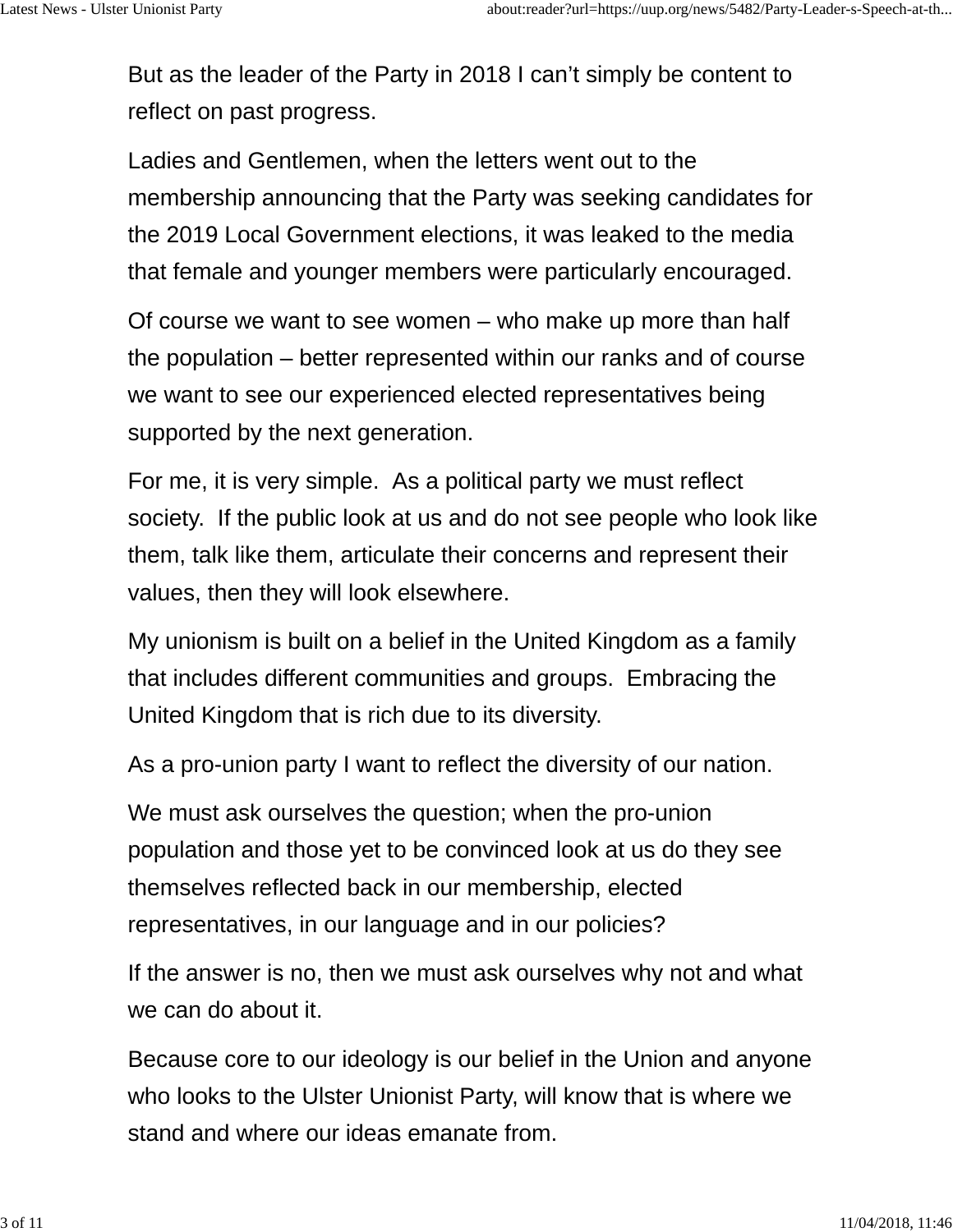And I am happy to restate those ideas, ideas that are in our current manifestoes –

An ongoing desire for a single education system, where children of all faiths and none are educated together, with one single sectoral body instead of the current five, and in which school teachers are no longer openly discriminated against on grounds of religion in their recruitment.

The will to tackle the over governance and duplication within our key public services and that is why we see the need to merge the current five Health and Social Care Trusts and place them under the day to day accountability of a new chief executive for the NHS in Northern Ireland – just like England.

Recent media commentary stated how well Northern Ireland was doing despite its politicians. Imagine where our employment levels could be if a functioning Northern Ireland Executive adopted a manufacturing strategy, with an emphasis on addressing the competitive disadvantages of doing business in Northern Ireland?

And all this, as well as our community and voluntary sector, and our agricultural and agri-food sector supported and reassured by multiyear budgets and the establishment of the Northern Ireland Independent Fiscal Council, to try to get some much needed control of Northern Ireland's spending trajectory, not the current hand to mouth existence we currently have.

And an end to the inhumane treatment that the survivors and victims of historical institutional abuse have suffered, where they suffer again, waiting on the introduction of the recommendations of the Hart report. I once again call on Her Majesty's Government, while this political purgatory continues in Northern Ireland, to go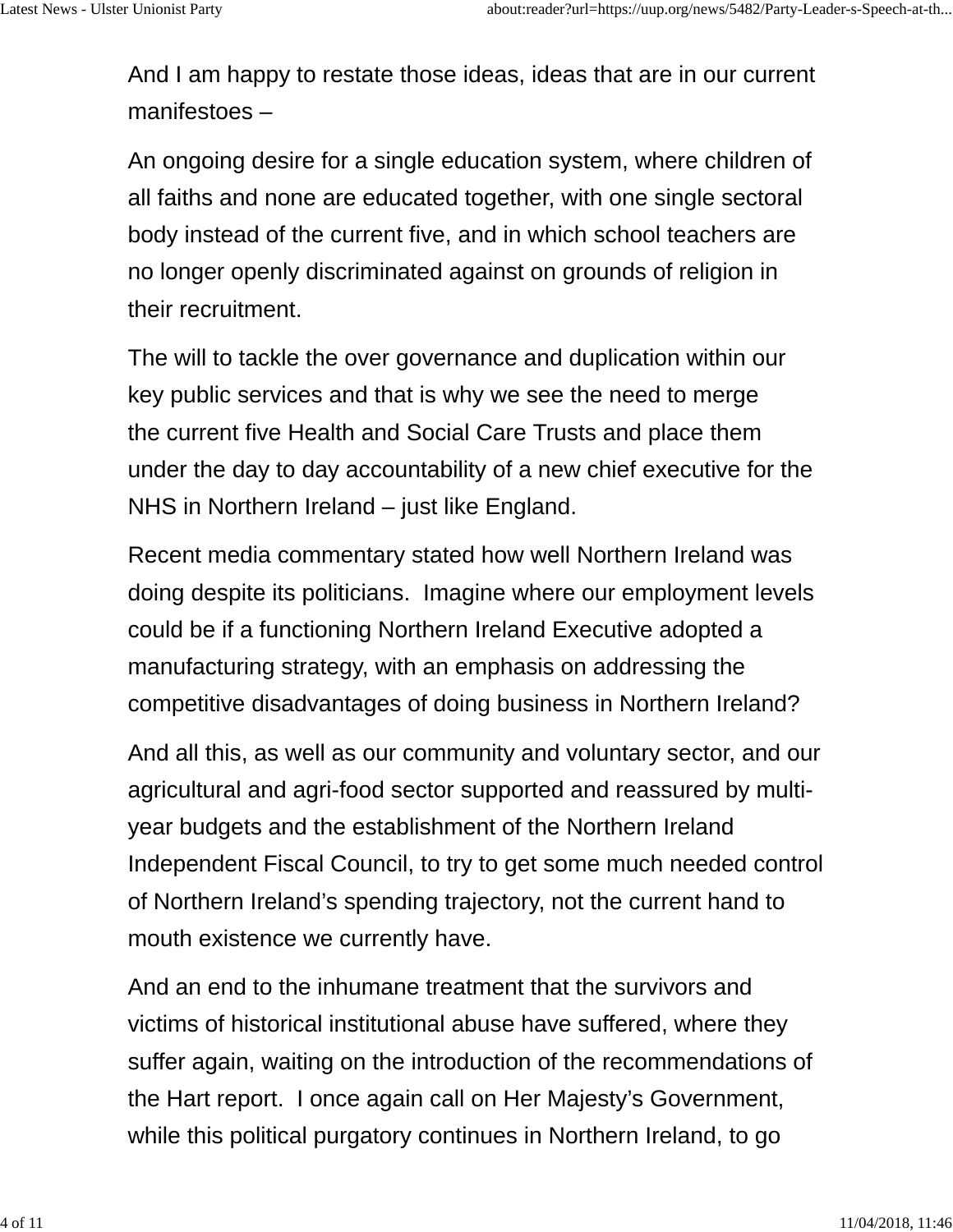ahead and introduce the Redress for victims of historical institutional abuse that has been recommended. They have already waited too long.

Conference I will also shortly be releasing the date for a policy focused conference, which will see the party take a collaborative approach across the membership to policy development. And I am going to make sure those meetings are minuted!

At our last Conference I spoke about the need for a new Unionism, and the need to promote the values and benefits of the Union. I still believe that we are the only Party that can reach out and win over converts, and convince others that our Union is a Union worth having.

The union of the United Kingdom supports the rights of free expression, political freedom and the belief that we all have a role to play in building and sustaining civic society. We must make the case for self-assurance and greater confidence in our values and call for renewed efforts to maintain and grow the pro-union perspective that promotes a better and fairer understanding of how we make Northern Ireland work for all.

I have often been asked why is there not just one unionist Party? Unionism needs the option of an alternative voice, because unionism is not a single homogenous grouping that fits neatly into a box and Unionism needs a conscience – and currently we are that conscience. Indeed, we have always been and will continue to be that conscience and that alternative voice.

That ties in with my theme of radical moderates – it is up to us to say when others have gone too far or when others are abusing the positions they hold, or when others are being economical with the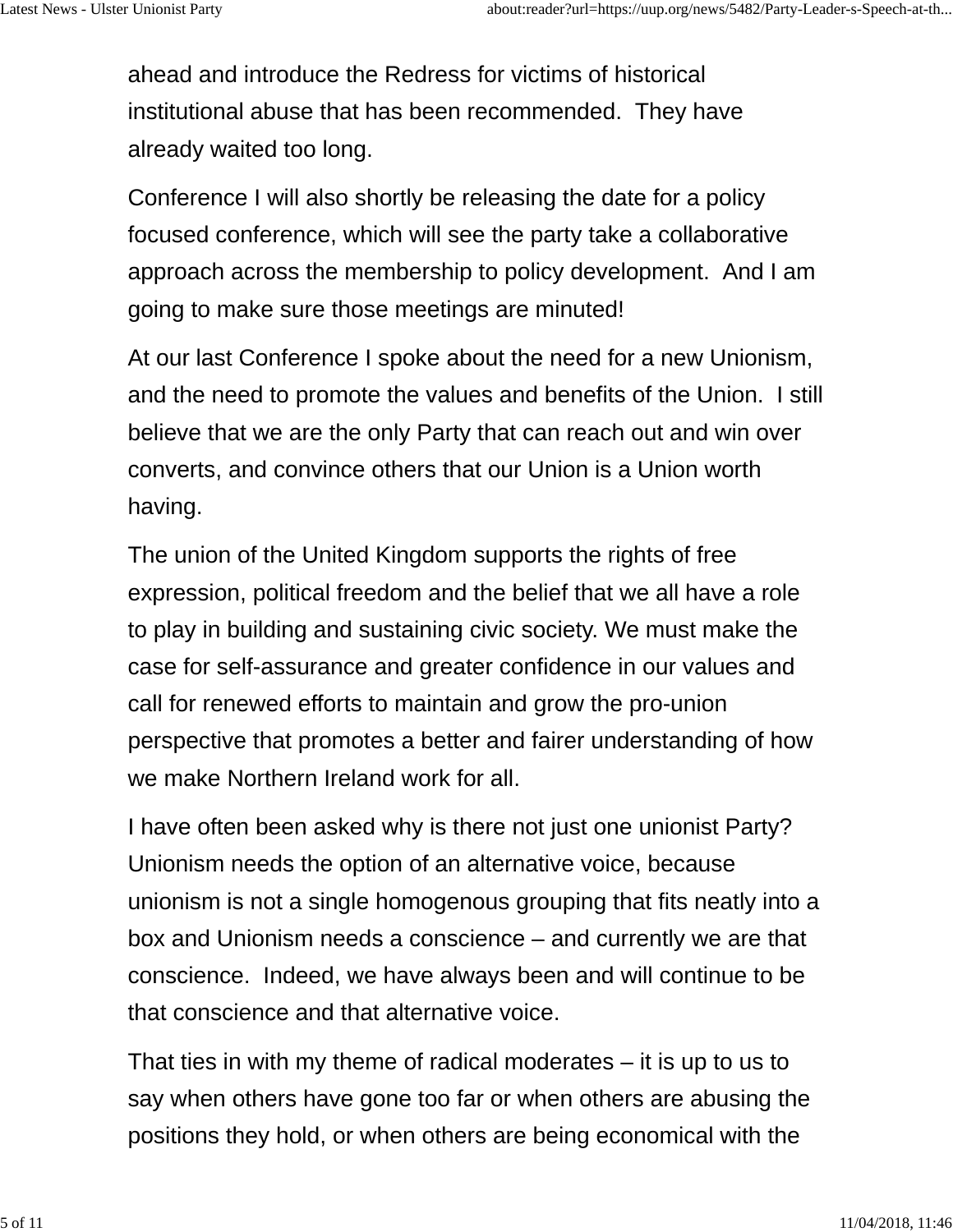truth. It is a great responsibility to carry but it is one that this Party is well used to.

We did so this week when members of the DUP were caught out retweeting anti-muslim tweets and when racist leaflets were distributed in East Belfast.

Because neither I, nor this Party will stand by and allow unionism to become a byword for intolerance.

I was also absolutely sickened to learn that a death threat had been issued by the UDA against a journalist.

This Party has said time and again that for those who have abandoned violence and want to make our society better, we will work with you.

But for those who continue to threaten and exert control over communities in Northern Ireland it is long past time you were gone. You should pack up and get off the backs of our people, or face the inside of a jail cell.

The same goes for those cowards in the Creggan last weekend. Whipping up young people into a frenzy and sending a new generation into the justice system while they retreat into the shadows.

Members – twenty years ago this Party took a significant step for the sake of people in Northern Ireland, in the Belfast Agreement, in our belief that things needed to change. For those of us who were around at that time, who may not have been on the same page then, I can assure you that I believe we are on the same page now. In holding a belief of what this Party stands for.

Twenty years on we continue to respect and promote the values of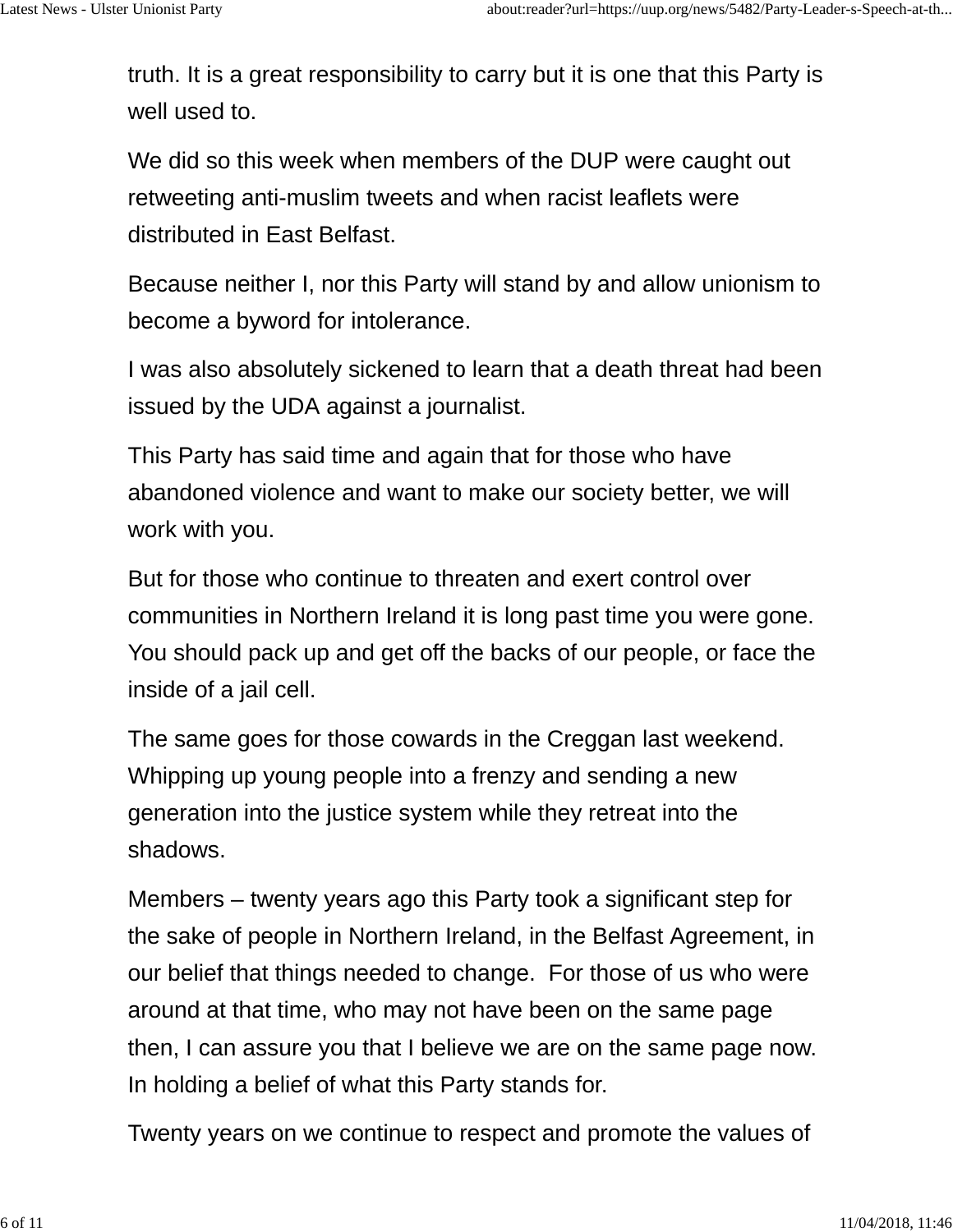reconciliation, tolerance, partnership, respect and mutual trust that our country needs to progress.

This coming week we should be remembering our contribution to the Belfast Agreement, an Agreement that has been used as the foundation for peace deals in many other countries and conflicts around the world such as Sudan and Colombia, as a blueprint for how power sharing could work between two communities. We should also be recognising those individuals who took the risks for the greater good of our society, like our Party Chairman Lord Empey, David Trimble, Michael McGimpsey and many others.

Sadly, the Belfast Agreement was not allowed to evolve and grow with society in the way it was envisaged because there were those who had much to fear from the normalisation of politics here. Twenty years on from 1998 there is little to celebrate when the DUP and Sinn Fein haven't been able to form a Government in the last 14 months, with one of them putting down a seemingly immovable red line of an Irish Language Act.

Members, in 1998 the protections and support put in place in the Agreement for the Irish Language were meant to take politics out of the language – twenty years on we can see why that was the right approach.

We are a devolutionist Party; we believe that the best delivery for the people of Northern Ireland is by the direction of locally elected Northern Ireland politicians. When the Assembly started to unravel, our party Chairman, Lord Empey warned others of how easy it was to walk down the steps, but not to under estimate how difficult it would be to get back up them. The current political impasse serves no one.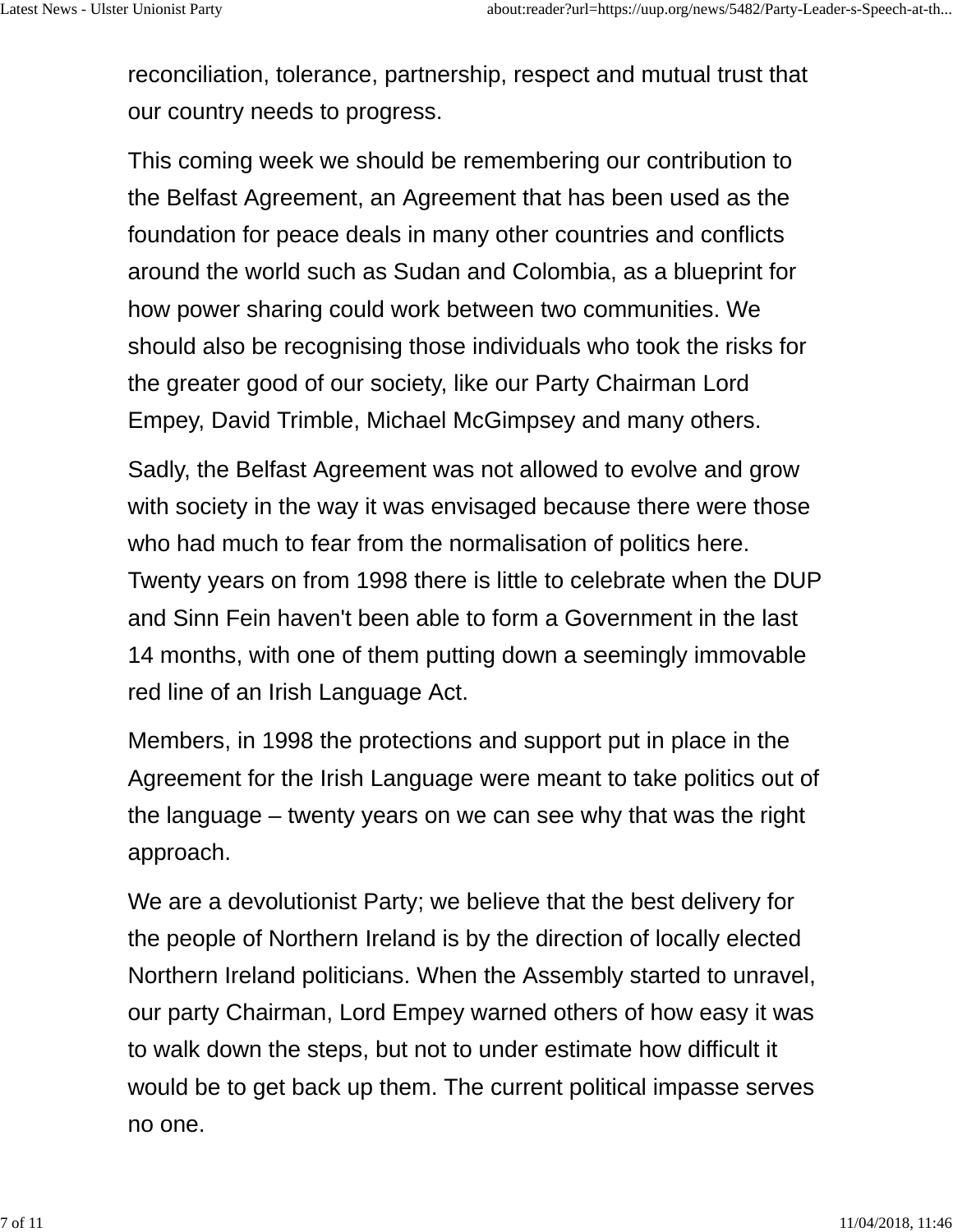In fact, the absence of a local Executive and Ministers is beginning to have a seriously damaging impact. Key decisions are going untaken, reforms are being delayed, money is being wasted, budgets are barely fit for purpose, major pieces of legislation are being steamrolled through Westminster and now civil servants are beginning to take major decisions in the total absence of any accountability.

We've already heard about as of yet unexplained major plans to close several Special Educational Needs schools in Belfast, and now in a few days' time the next Area Action Plan for schools will be published. Are we really comfortable that Civil Servants are taking decisions on which schools to keep open and which are to close, probably with no consideration but the bottom line, regardless of the impact it will have on the children involved? I'm not. And that's just one example. Very soon I expect we will be presented with decisions on the closure and relocation of key hospital services and which roads will or won't be built. All completely democratically unaccountable. That's not what I got involved in politics for.

We have put forward suggestions that the Assembly could be reformed without Ministers, and operate as a grand Council for Northern Ireland or that the Government take the next step in devolution and legislate for a voluntary coalition.

And if Sinn Fein do not want to be part of it, then that is up to them. They choose not to take their seats in Westminster but it doesn't stop the Conservatives, Labour, Lib Dems, Scots Nats or any other MP from taking their seats – so why should Sinn Fein be allowed to block the restoration of the assembly any longer? There are decisions that need to be taken by elected politicians, and while we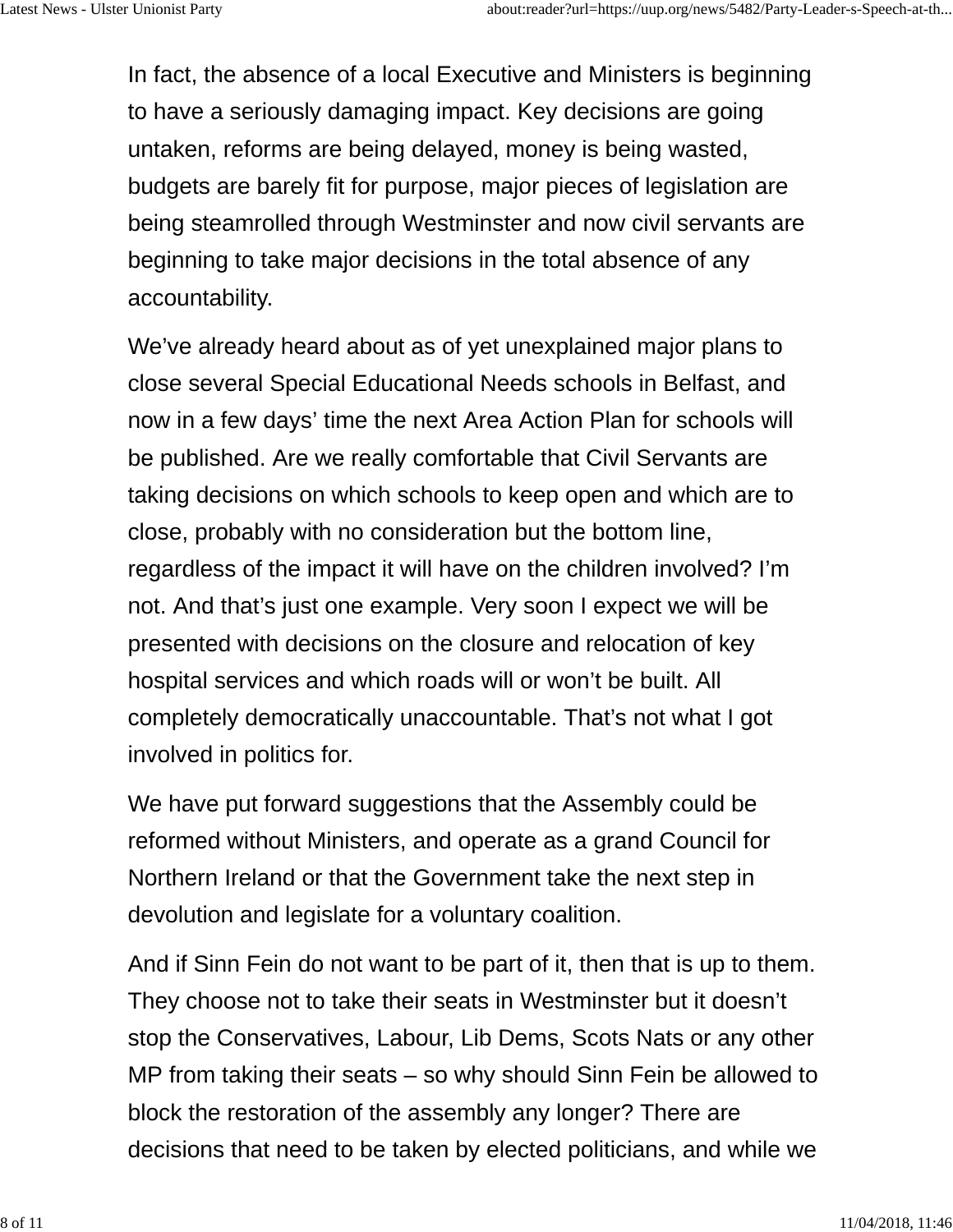have neither an Executive nor Direct Rule, we are in an unacceptable limbo.

When Jim Nicholson and I met Michel Barnier and Guy Verhofstat last month our message was clear. Do not, no matter what others tell you, believe that all those Unionists who voted to remain in the EU, would vote to leave the United Kingdom in order to remain in the European Union; because they wouldn't.

My trip to Strasbourg was very useful. It told me that unionism needs to be doing more to ensure that our message is being communicated fully and effectively across the European Union. There has been no one as dogged as Jim Nicholson in making sure our message is heard loud and clear, and it is now time that everyone who cherishes the union joins him in amplifying it. There must be no doubt in the corridors of Brussels that Northern Ireland cannot be annexed from the rest of the United Kingdom.

I have been clear that the outlined "backstop" is unacceptable to unionists. And if they are serious, it should also be unacceptable to those who say they want to defend the integrity of the Belfast Agreement throughout Brexit negotiations – because such an arrangement would totally undermine the principle of consent.

In the aftermath of the referendum this Party co-ordinated a Brexit advisory panel and produced a policy paper with constructive proposals on the way ahead. We did this because we know that an "it'll be alright on the night" attitude will not do. We know that Northern Ireland stands to be most adversely affected should the UK's negotiations with the other EU Member States not conclude positively.

If the Irish Government are serious about not harming the interests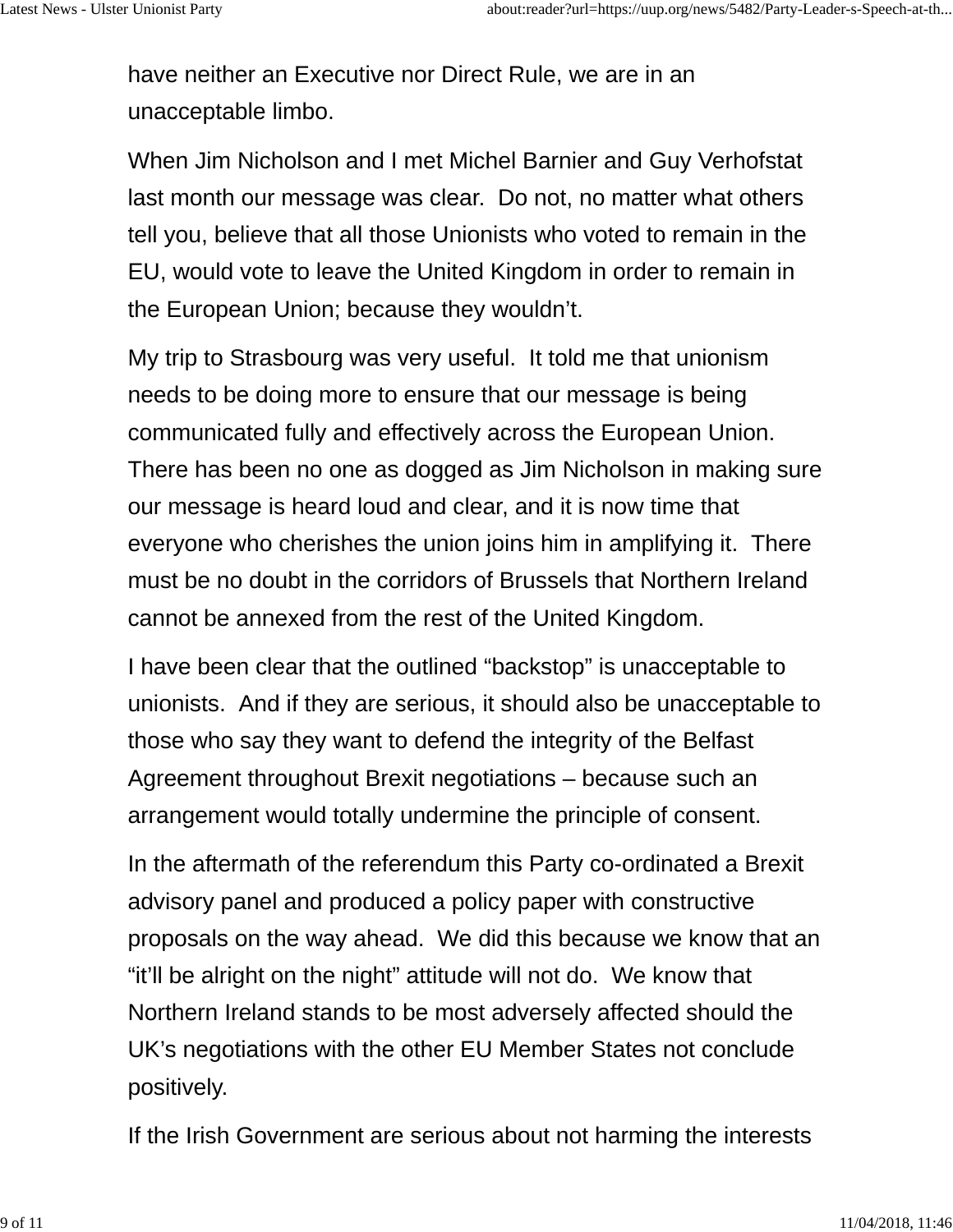of the people of Northern Ireland, then it is up to them to work with – not against – the UK Government in finding solutions that ensure a frictionless border on the island after the United Kingdom exits the EU.

For those who think that they can exploit Brexit to pursue a united Ireland – you are not helping the people of Northern Ireland through such a selfish pursuit of your own agenda.

Members, we are only a few weeks away from a by-election in west Tyrone, and you will be well aware that I had been clear from the outset that we had hoped a non-partisan cross community candidate could emerge and parties could coalesce around them to demonstrate that the disrespect shown to victims of terrorism will not be tolerated.

We have worked extensively with others who speak for and represent the victims sector in trying to find such a candidate. However, with nominations closing on Tuesday and candidates having already been announced for a number of other parties it seems that it is not to be, despite the efforts of ourselves and others.

This is hugely disappointing - and equally disappointing was the lack of engagement by others - but we have our own strong team in West Tyrone who I know can provide an able voice for victims and the constituency in the House of Commons.

I want to thank associations for pushing on with the selection of Candidates for the next Local Government elections. As we stand today we have nearly 80% of our potential candidates in place, so let us not waste the opportunity that we have given ourselves, let's not waste a day, let's not waste a minute.